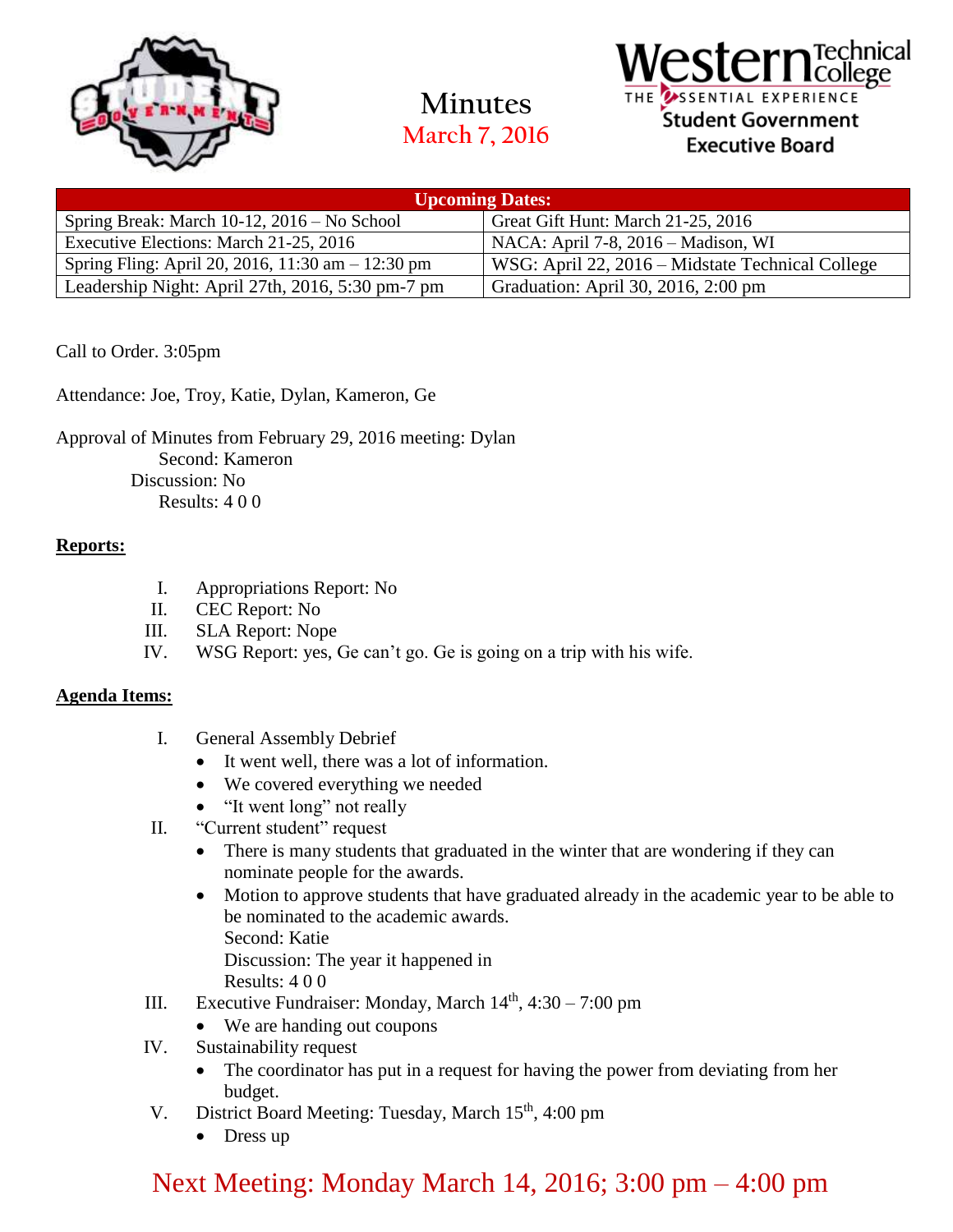### **Miscellaneous Announcements:**

Motion to adjourn: Kameron Second: Katie Discussion: No Results: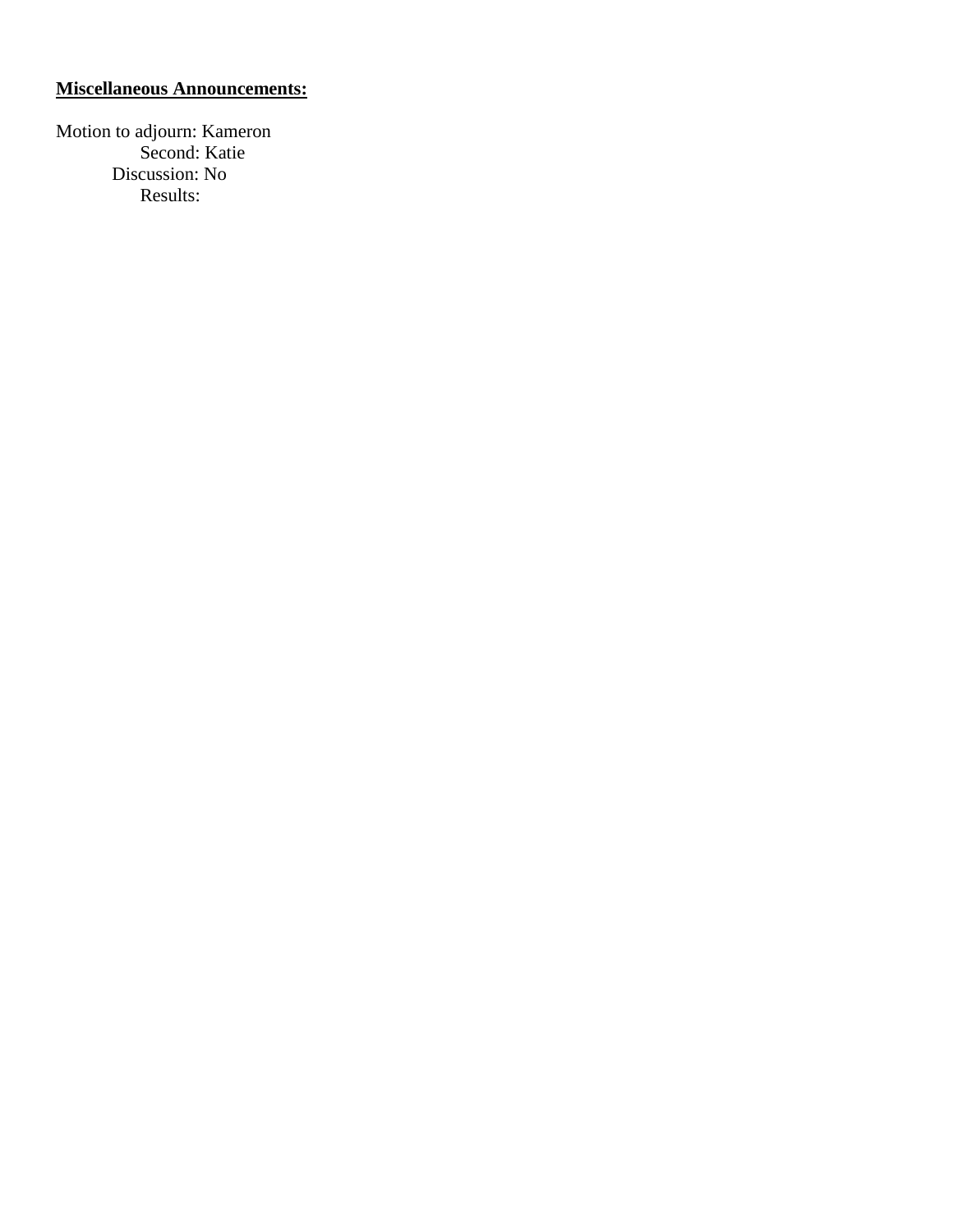# **Minutes February 29, 2016**

Call to Order. 3:00

Attendance: Joe, Dylan, Katie, Troy, Joe, Paul

Approval of Minutes from February 22, 2016 meeting: Troy Second: Paul Discussion: Peoples names, Ran D shine,

Results: Unanimous

### **Reports:**

- I. Appropriations Report: Not since this morning
- II. CEC Report Nope
- III. SLA Report No
- IV. WSG Report No

### **Agenda Items:**

- VI. Executive Fundraiser: Booked for the 14<sup>th</sup> of March 4-7pm. everybody liked the promotional piece.
- VII. Executive Committee Assignment follow up:

Motion: Paul to put the new assignments in the bi laws for the execs to attend other meetings Second: Troy

Discussion: No

Results: Unanimous

- VIII. Constitution & B-L review:
	- a. Red things gone yellow things added. Voting rights has been fixed because it was worded weird. Cleaned president duties. VP was fixed. Secretary was fixed. Added an article 9 on the QRF fund.
	- IX. Website update (Layout): Like the active layout
	- X. Flyer review: The layout of the flyers are nice. Position promos are nice.
		- a. Elections
		- b. Primary Elections
		- c. Hyma, Staff Recognition, Leadership Banq., Fundraiser
	- XI. Staff Recognition Award:

Motion: Dylan Second:Troy Disscusion:No

Results: 3 1 0 (Kameron said no)

- XII. La Crosse Coulee Chordsmen 70<sup>th</sup> Annual Show: Sunday, March 13<sup>th</sup> at 2:30pm
- XIII. ORW follow up: Excuse emails are increasing

### **Miscellaneous Announcements:**

Motion to adjourn: Kameron Second: Katie Discussion: No Results: Ye

### Next Meeting: Monday March 7, 2016; 3:00 pm – 4:00 pm